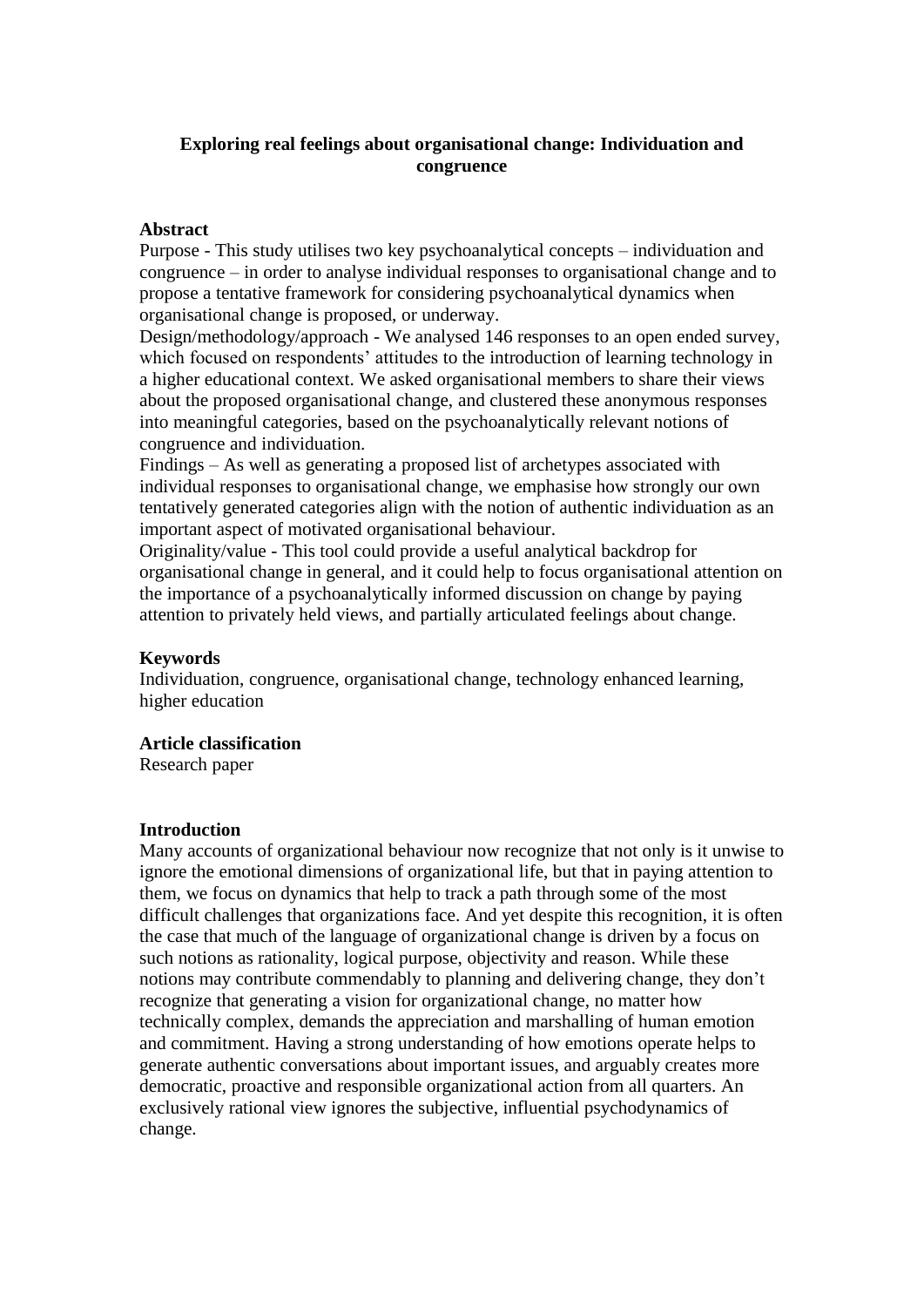The tone, energy and success of any organisational change is often superior when individual members adopt personal responsibility for their role in the process. This is difficult to achieve without authentic, exploratory, informal and safe discussions about a proposed change, during which people have the opportunity to explore how a proposed change aligns with their preferences, value systems, ideas, motivations and career paths. The Jungian psychoanalytical framework puts emphasis on the value of individual freedom and responsibility as counterbalance of defensive and unproductive group dynamics. He proposed a view of change that is determined intrinsically by the intimate negotiations that take place within each of the individuals that form a group. Claiming that our freedom extends only as far as our consciousness reaches, he denounced as a delusion when organizations try to rope the individual "and reduce him to a condition of diminished responsibility, instead of raising him out of the torpid, mindless mass and making clear to him that he is the one important factor" [\(Jung 1957, p. 536\)](#page-13-0).

Drawing on the Jungian principles of individuation and congruence, we propose a more explicit lexicon of emotional response to organizational change that contributes to our understanding of change management. Leaders of change initiatives need to be aware that there are aspects of individual and group involvement in change that remain unconscious and unarticulated [\(Holyoak 2003\)](#page-13-1). We propose that psychodynamic literature and frameworks have more to tell us about the processes associated with organizational change than has been previously recognized. While psychodynamic concepts such as: unconscious, projection, ego, complex, and repression have permeated common language, the practical application of personality theory, clearly labelled as psychoanalytic, is relatively rare in work settings and tends to have been widely resisted in the organizational studies discourse [\(Willcocks and](#page-14-0)  [Rees 1995,](#page-14-0) [Carr 2002\)](#page-12-0). Yet, as noted by Gabriel [\(1995\)](#page-13-2),

*"unconscious processes which are so common in dreams, are equally common in workplace fantasies where characters, events, places and times become almost as easily transposable as in dreams"* (p. 495).

While addressing this gap in the existing literature, this investigation addresses the question of how individual responses to organisational change can be interpreted through the psychoanalytical concepts of individuation and congruence. In doing so, we present the specific change context where the study took place, discussing the complexities involved in the integration of teaching technology within academic practice. Next, the psychoanalytical concepts of individuation and congruence will be further developed in order to present an archetypical framework for considering psychoanalytical dynamics when organisational change is proposed, or underway. Responses to a survey to academics on a proposed technological change are presented according to this framework and described as archetypes. Finally, implications for change management are proposed around the possibilities of archetypal reflectivity.

#### **A specific change context: university and the introduction of teaching technology**

The specific organisational context that we report in this paper is a higher education institution that embarked on the introduction of new teaching technology. A higher education context is one characterised by a lot of individual autonomy, and with much power and expertise located at the operating core. As discussed in more detail below, teaching technology remains quite a controversial source of change, with a diversity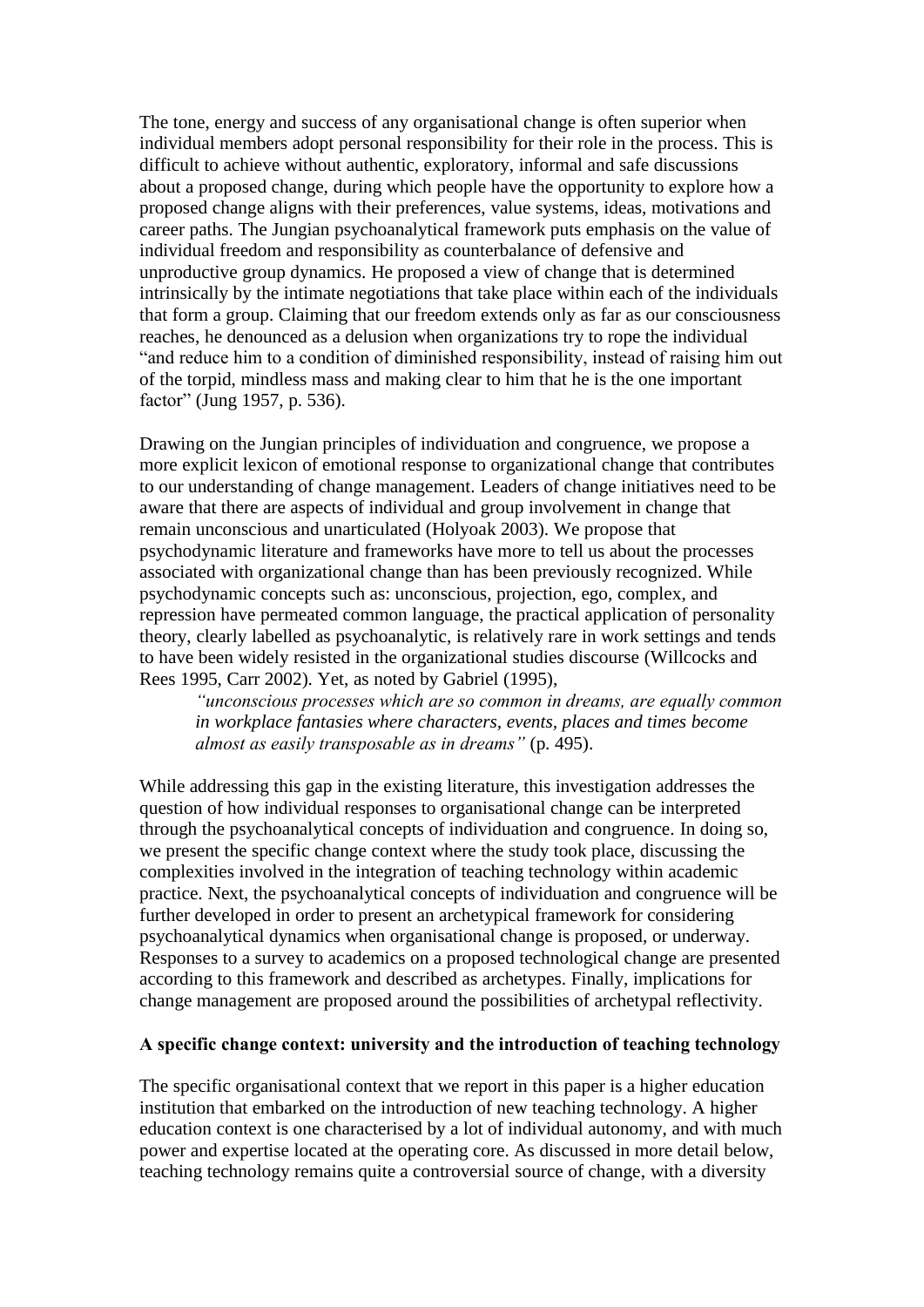of opinion and view surrounding its introduction and use for pedagogical purposes. Embracing technological change in educational settings is a process full of complications, and offers a useful example of the common challenges associated with change management.

Strong imperatives calling for the adoption of ICT in education have been made for some time. Proponents argue that teaching technology has the capacity to foster all sorts of other innovations, to reach students and learners who might otherwise not have the chance of higher education, can solve problems of large group teaching, and can free institutions from the resource and scheduling constraints that are posed by conventional, face to face teaching. On the other hand, teaching technology has been critiqued for eroding the human connections that good pedagogy requires, for being erroneously presented as the 'cheap option' while evidence shows that pedagogically sound use of technology in teaching requires at least as many resources and costs as conventional teaching. The debate on teaching technology has strong champions and proponents both in theory and practice, which makes the introduction of technology a good example of potentially controversial organisational change, given that it is the type of change that can bring to the surface many dynamics, articulated, and unarticulated, conscious and unconscious. It has certainly been noted that it is also the type of change that is likely to give rise to uncertainties regarding the identities and roles of teachers in higher education.

Eynon [\(2008\)](#page-12-1) comments on the general reluctance of university teaching staff to adopt information and communication technologies in their profession, despite governmental and institutional pressure to do so. Attitudes of teaching staff to technology enhanced learning are likely to result from a complex and multidimensional interaction of social, contextual and individual factors. Important considerations include: how centrally driven the change is; the type of support and rewards provided to faculty; the emphasis that is placed on research or teaching roles; and professional identity issues. Institutional assumptions and expectations combine with teachers' own perceptions and attitudes towards their role as change agents, as the use of educational technology brings a critical challenge to pedagogical assumptions and academic freedom. For example, the tendency to make limited academic use of the institutional learning management system (LMS), that is reactive as opposed to proactive, has been widely corroborated [\(Blin and Munro 2008\)](#page-12-2). More widely, this has been seen as part of a trend where lecturers tend to make, on average, only incremental changes to their practice when faced with new technology [\(Kirkup](#page-13-3)  [and Kirkwood 2005\)](#page-13-3). We can reasonably anticipate some reasons for resistance from a teacher perspective, including technical and pedagogical competence. On the other hand, pressures resulting in a focus on research mean that low priority is given among university teachers to investing in teaching innovation [\(Littlejohn 2002\)](#page-13-4). Furthermore, the author notes that concerns for security, loss of control over the teaching process and fear of the unknown are all natural reactions to technology adoption. ICT adoption may also involve an attendant danger of increased cognitive demands, work overload and excessive focus on IT issues rather than in course design (Littlejohn, 2002). Noble [\(2002\)](#page-13-5), an early critic on the trend towards integrating ICT in higher education, justified sceptical attitudes noting that rationalisation and cost cutting on the part of administrators is the hidden motive behind ICT integration. These fears are also likely to be compounded by assumptions about traditional teaching roles and lack of interiorisation of the new teaching roles brought about through technological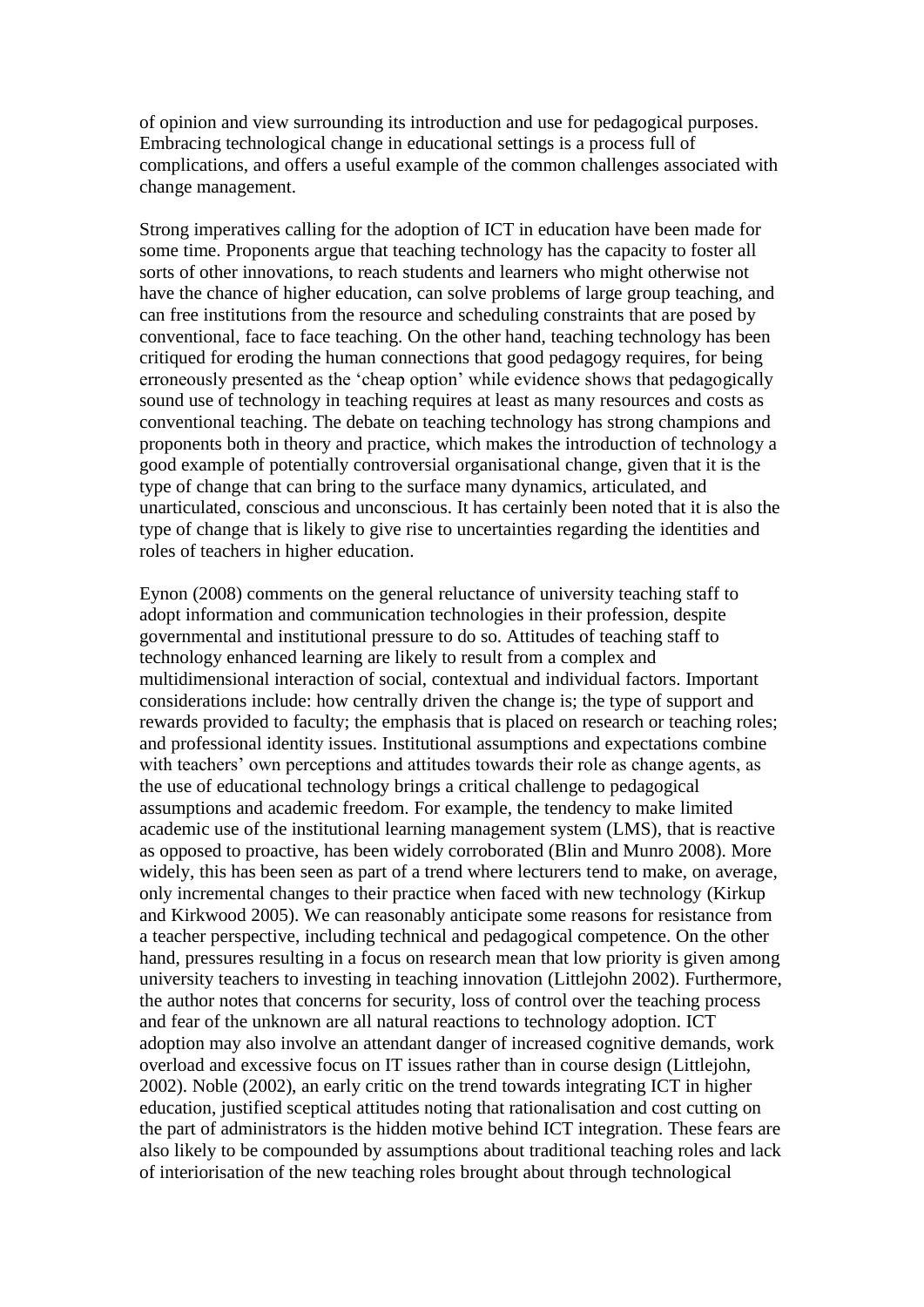possibilities. Considering the wider social relations underpinning the use of technology in higher education, Selwyn [\(2007\)](#page-13-6), argues that university use of computer technology is shaped into marginalized and curtailed positions by a variety of actors. From the 'writing' of ICT at a national policy level through to the marginalization of ICT within the lived 'student experience', a consistent theme emerges where computer technology use is constructed in limited, linear, and rigid terms far removed from the creative, productive, and empowering uses which are often celebrated by educational technologists.

As a result, conflicting expectations, inertia, misunderstandings and lack of trust may appear associated to ICT integration. However, teaching innovation is unlikely to thrive if both administrators and faculty fail to recognise and embrace their joint responsibility in the process of change. Yet, as in many other context, technological innovations in teaching are usually managed attending to exclusively rational and logical criteria. We believe that before a major innovation is being implanted it is always useful to get a feeling of the level of readiness on the ground of those who are expected to embrace change. Here, we argue that a psychoanalytic approach has much to offer to our understanding and management of barriers to ICT integration to teaching practice. Psychoanalysis can offer a unique insight into workplace behaviour, especially during times of major organizational change when anxiety and perceived loss of status evoke social defence mechanisms that bond individuals together [\(Willcocks and Rees 1995\)](#page-14-0), and the context where this study took place was no exception. In this study, change involved faculty to embrace and use technology in their teaching and learning activities within a university setting through the use of a new LMS, which provoked some of these defensive reactions. In our context, the level of individuation would reflect in where expectations concerning control over TEL innovation reside, in other words, who or what is responsible for it. For example, college teachers with a strong sense of personal responsibility may believe that their role involves exploring and adopting new technologies as part of their normal job and may invest more time and effort to develop the skills needed to rise to the challenge. On the other side of the individuation continuum, others may argue that the institution should take the lead on change. A typology of attitudes to change emerged that categorises their responses according to the extent to which individuals indicated high, medium or low needs for individuation and the extent to which the proposed change seemed congruent or incongruent with individual needs and priorities. This model closely relates to Jung's concern with personal responsibility which was a *leitmotif* throughout his work and it is at the core of the argument of this paper.

## **Individuation and congruence**

The questions of individual freedom and responsibility are important in the context of organisational change in all organisations, including the autonomous, professional environments characterised by higher education. The Jungian psychoanalytical framework puts emphasis on the value of individual freedom and responsibility as counterbalance of defensive and unproductive group dynamics. He proposed a view of change that is determined intrinsically by the intimate negotiations that take place within each of the individuals that form a group. Claiming that our freedom extends only as far as our consciousness reaches, he denounced as delusionary organization's efforts to coerce an individual to behave in certain ways, or to comply without reflection, thus "reduc[ing] him to a condition of diminished responsibility, instead of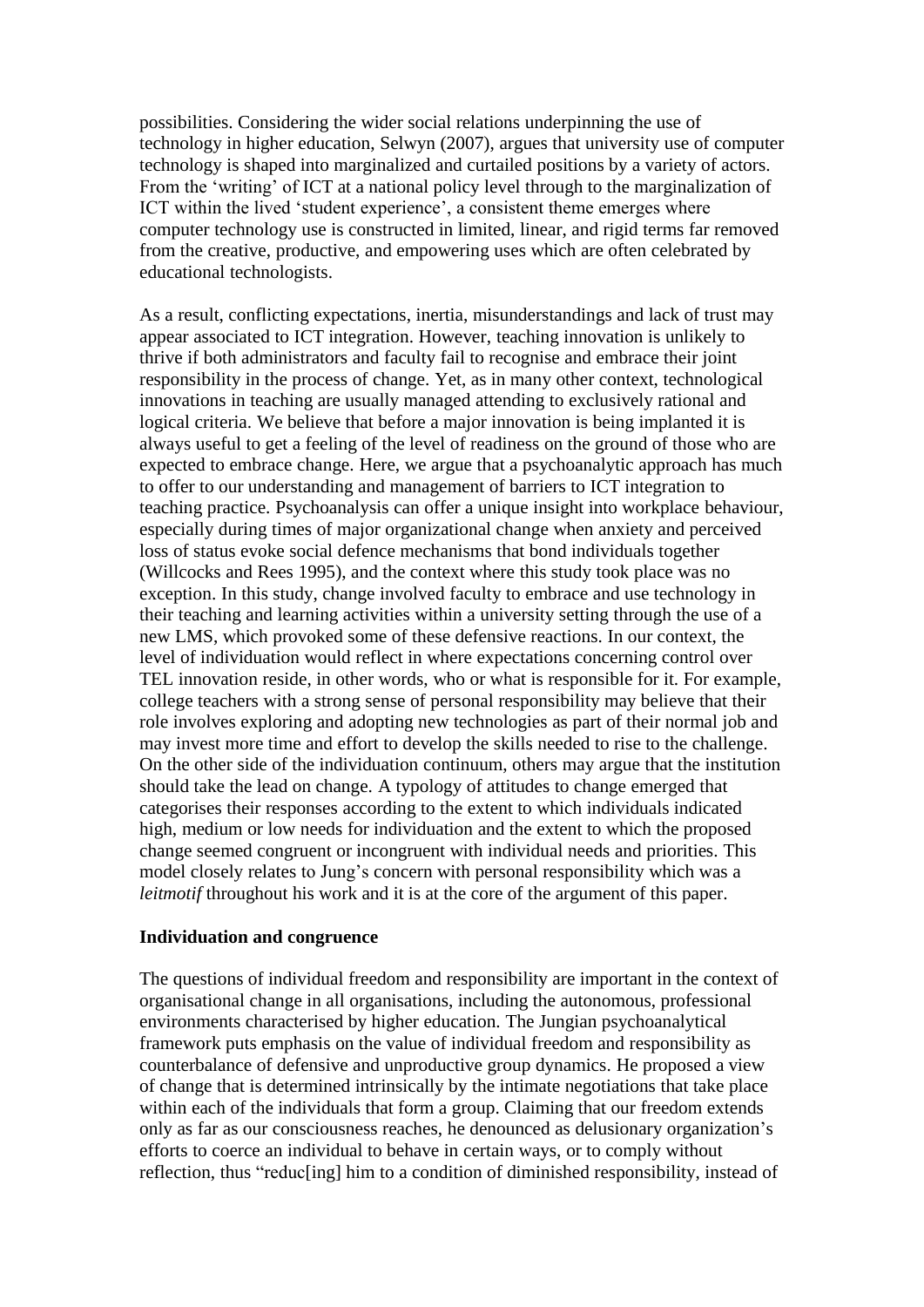raising him out of the torpid, mindless mass and making clear to him that he is the one important factor" [\(Jung 1957, p. 536\)](#page-13-0).

From a Jungian psychoanalytical perspective, conscious awareness develops as result of adaptation to parental, environmental and collective expectations; so the ego emerges and becomes the seat of one's conscious identity. The *persona* has been defined as a functional complex serving as the social face the individual presents to the world, thus protecting and concealing aspects of the ego. Thus, for Jung, the persona was:

"*a kind of mask, designed on the one hand to make a definite impression upon others, and on the other to conceal the true nature of the individual*" [\(Jung 1917, 1928, p.](#page-13-7)  [190\)](#page-13-7).

Briefly then according to psychoanalytical theory, the 'unconscious mind' represents all of the aspects and dynamics about ourselves of which we are unaware, the 'conscious mind' or ego, incorporates the things about ourselves of which we are aware, and the 'persona' are the aspects of ourselves that we present to the world, often for approval, often for defensive purposes. For any member of an organization, the development of a viable social persona is a vital part of organizational adaptation, perhaps especially in a context where change is underway. Since recreation of a viable persona is achieved through readaptation to their organizational environment, the process of mirroring and identification continues through an individual's time in the organization. A degree of compliance ensues in order to seek out gratification or avoid punishment [\(Carr 2002, p. 482\)](#page-12-0). A propensity to imitation may have strong utility for collective purposes and be a key way of initiating collaboration. However, it does little to promote individual judgment and personal responsibility. Again and again it has been shown that excessive compliance carries enormous ethical, logical and organisational risks [\(Milgram 1963\)](#page-13-8). The more disciplined and rigid one's ego becomes in response to external influences, the more difficult it becomes to reconnect with the part of our innate nature which was relegated to the unconscious [\(King and](#page-13-9)  [Nicol 1999\)](#page-13-9), and in turn, to become responsible for our own lives. Indeed, Jungian theory emphasises the notion that every individual is unconsciously "worse" when in a large group, for "he is carried by society and to that extent relieved of his individual responsibility" [\(Jung 1917, 1928, pp. 240\)](#page-13-7).

Arguably, for healthy organisational dynamics to prevail, people need the capacity and space to develop more realistic, flexible personae so that they can navigate in the organization and the profession in ways that do not collide with nor hide their true self, allowing for a degree of congruence between both. Through the process of individuation, the innate elements of personality, the different experiences of a person's life and the different aspects and components of the psyche become integrated over time into a well-functioning whole. This self-realization which leads people to explore and integrate their disowned unconscious parts or *shadow*, allows a person becomes his/her 'true self' distinct from the general, collective psychology [\(Jung and Baynes 1921,](#page-13-10) p. 757). This journey of self-discovery leads to an understanding of one's own whole personality in relation to others, and allows individuals to find meaning and purpose in their work as they gain awareness of their higher purposes and potential capabilities [\(King and Nicol 1999, p. 235-6\)](#page-13-9). For Jung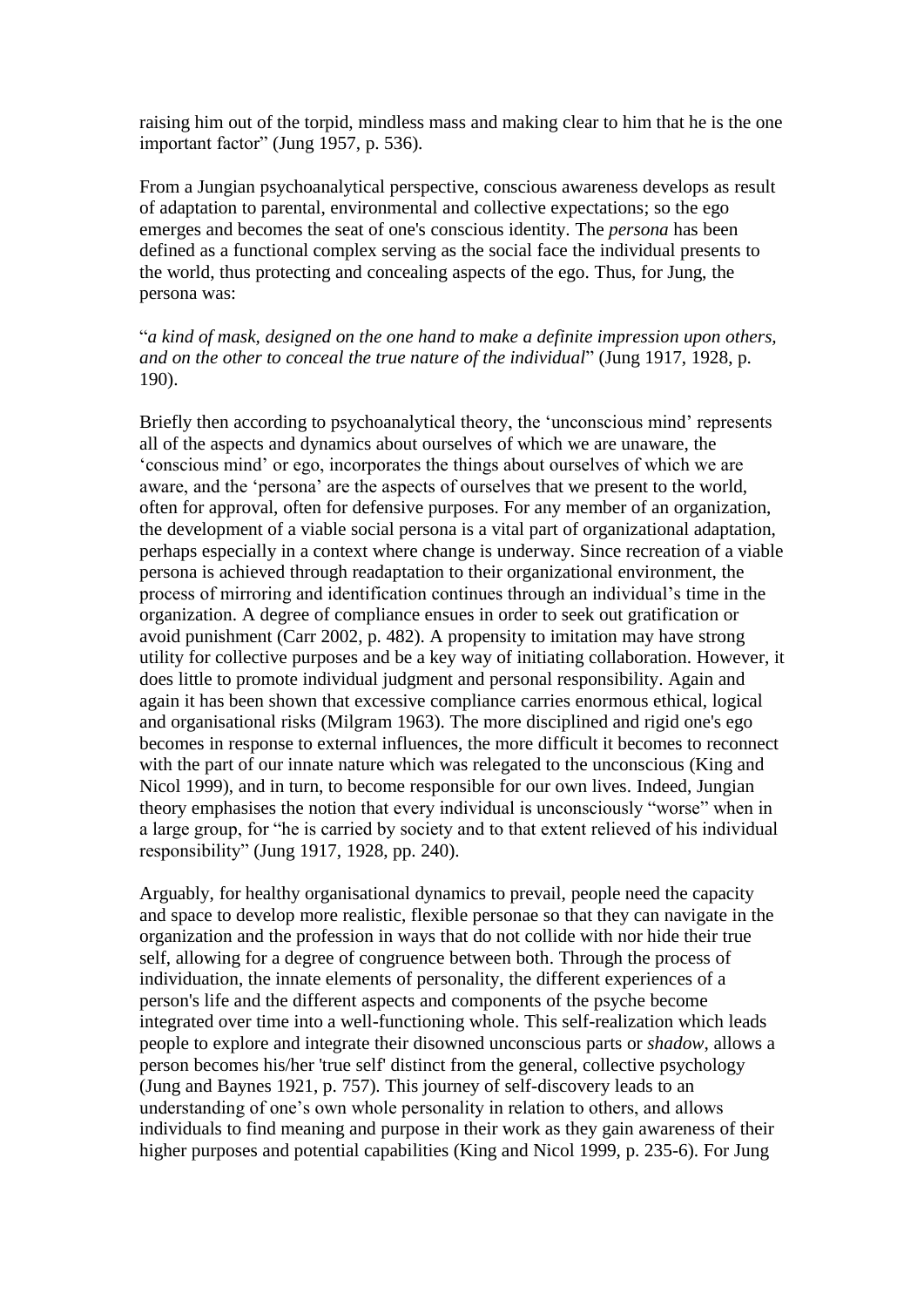[\(1957\)](#page-13-0), only those that, through individuation, become masters of their ideas can lead effective and constructive change:

*"The true leaders of mankind are always those who are capable of selfreflection, and who relieve the dead weight of the masses at least of their own weight, consciously holding aloof from the blind momentum of the mass in movement (…) Only one who is firmly rooted not only on the outside world but also in the world within"* (p. 326).

Individual and group aims do not necessarily need to be at odds, but the process of individuation can have unexpected outcomes for the role of the individual on the organization or group. If increased self-awareness and individuation is incongruent with what the group promotes and expects of its members, a conflict emerges which may lead to explicit resistance. However, if interiorisation of personal responsibility is congruent with the drives and changes that the group or organization promotes, the individual may become an innovator and natural leader that pioneers change. Low levels of resistance would combine with high levels of energy, allowing the person to become fully involved with her or his environment and the process of change in authentic ways.

We have taken the innate drive for individuation and the accompanying congruence or incongruence with regards to organizational change to propose as a framework to diagnose change readiness. This framework (see Figure 1) contains nine archetypal personas, each representing an attitude or general orientation towards organizational change, according to the degree that each individual assumes personal responsibility for change through individuation, and the subsequent degree of personal consonance or dissonance with organizational change. Both congruence and individuation are important preconditions that can help to determine readiness for adopting new approaches in a particular context. If organisations spend more time paying deliberate attention to aspects of congruence and individuation, this could aid decision making and strategic implementation at the organisational level aided by the framework proposed here.

## **Figure 1. Archetypes of the individuation-congruence change framework**  *(figure 1 about here)*

In the next sections, we go on to describe how this framework was applied to assess readiness from a personal perspective, "taking the pulse" of underlying emotional and behavioural change dynamics in a particular organisational context.

# **Methodological approach**

This investigation took place in a young, campus based Irish institution with registration of around 13,000 students. At the moment of the study, pockets of innovation in technology enhanced learning existed and learning management systems were being used in some departments, but no common, institutionally supported learning management system existed. Management identified the strategic need of providing a common solution which would integrate with existing systems, a practice which was already common amongst across higher education in the country. The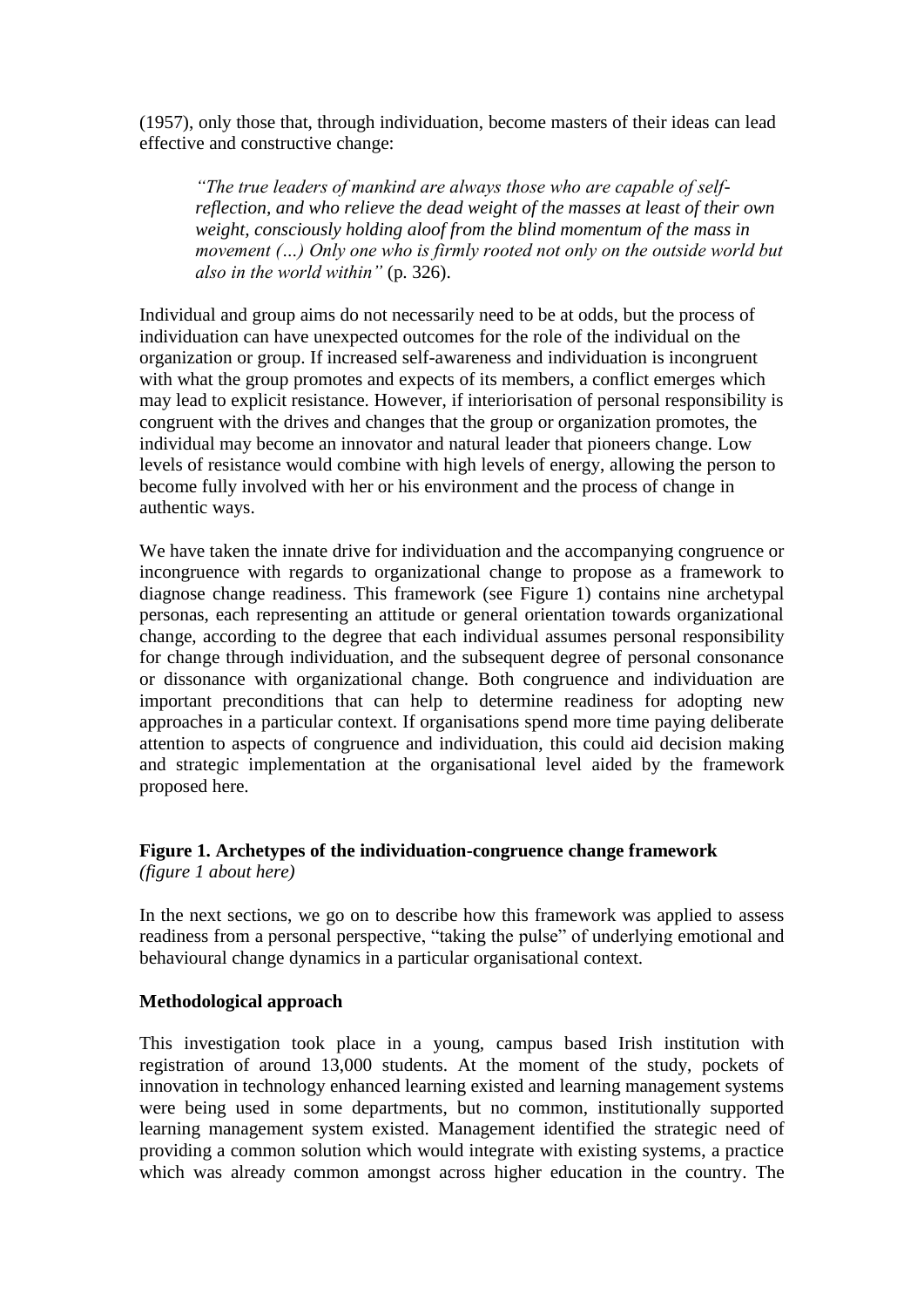choice of LMS by management was substantiated by a phase of needs analysis in which the authors participated and of which this study was part. Our simple aim in collecting our data for this study was to explore how likely it was that a proposed new technology would be embraced, what the possible uses and barriers would be and what support would be needed for new technology to be adopted voluntarily by faculty.

We gathered data at an initial, exploratory phase of change and, using an anonymous online questionnaire we asked people for their views about the proposed change. By using a confidential online questionnaire we attempted to make responding as nonthreatening as possible, thus increasing the chances of authentic, individuated responses and removing the pressures on respondents' to provide only those that were socially or organisationally desirable. A total of 146 faculty, which represents approximately one third of the total teaching population in the institution at the time. Approximately 56% of respondents were female and the majority were working full time (88%). The age group most represented was between 36 and 50 years of age  $(43,3\%)$ , followed by those under 35 (33,6%) and over 50 (23,1%). Most respondents were employed across the four faculties of the institution as academics (78,8%), around 10% were teaching assistant and tutors, and a very small minority of researchers, administrators and librarians with teaching responsibilities also responded to the survey. While 32,2% of the respondents had started working in the organisation relatively recently, a majority (45,5%) had been employed for five of more years, and around 22.3% had taught for 10 or more years.

The open ended anonymous questionnaire was distributed online across campus at the end of the academic year. In a rating scale from 1 to 5, teaching staff were requested to state to what extent they agreed that more lecturers should integrate an LMS into their modules somehow; that using an LMS is better than using the alternative choices currently available and that by using an LMS, the lecturers can save valuable classroom time to do other things. Also, the questionnaire included the following open ended questions: "What might motivate you to start using an LMS?"; "What might deter you from using an LMS for teaching?"; "What additional support can the institution provide to help you to use educational technologies in your modules?"; and "What is the most important improvement you want to see in the institution with regards to the use of information and communication technologies in teaching?".

The process of analysing the data was qualitative and exploratory. What we tried to do, through content analysis was to categorise teachers' comments into one of nine emerging archetypical types, according to two key dimensions: firstly, we considered the strength of their position with regards to the proposed change (which we used as an indicator of congruence levels) and secondly we assessed their own perceived responsibility in relation to driving the change (which we used as an indicator of the levels of individuation in each respondent's case). This was not an unambiguous or clear cut task. However, it was possible, based on the respondents' rankings of the closed ended questions and on their use of language generally, to plot their orientation towards the proposed change. So for example when a respondent indicated or talked about the change as strongly consistent with his or her goals, or indicated that they saw strong links between their goals as teachers and the benefits of the change, then we categorised their responses as 'high congruence' and similarly where this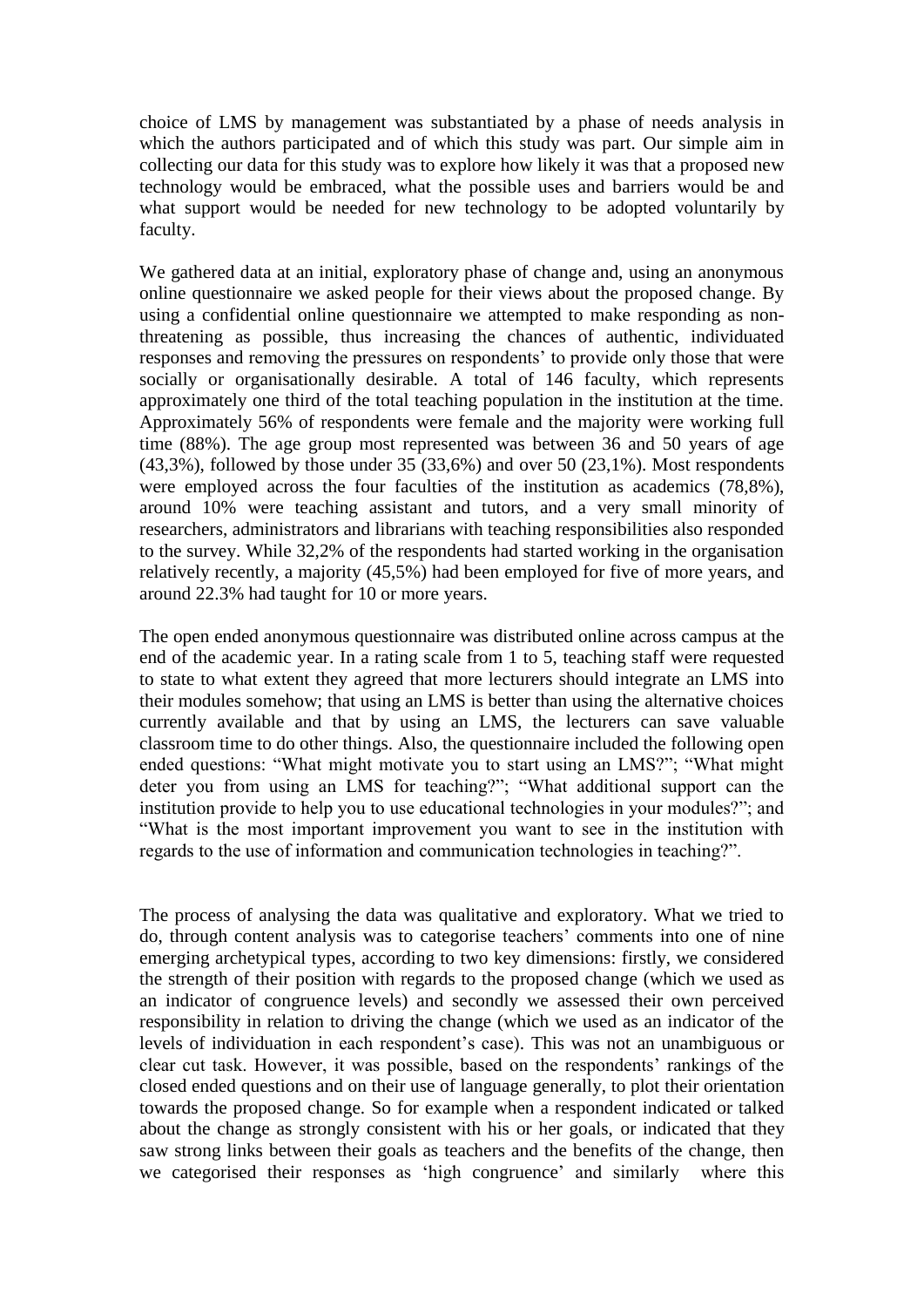congruence was moderate or weak, we classified responses accordingly. According to their response to the open ended questions, individuals were attributed a low, medium or high level of individuation depending on the amount of personal responsibility they indicated that they assumed and/or according to the evidence of critical thinking they had applied to the proposed change. Through a series of choices, based on in-depth consideration of the data, each response was analysed through a process of directive content analysis [\(Hsieh and Shannon 2005\)](#page-13-11) guided by this deductive analysis framework in an approach similar to "pattern matching" [\(Hyde 2000\)](#page-13-12). Through an iterative process of coding and interpretation and continuous evaluation of the terms of reference of interpretations, the resonance of the data was checked with regards to relevance to the theoretical concepts proposed. As a result, each individual response was categorised into one of the archetypes, and compared with previously coded responses, thus attempting to optimise internal conceptual validity. Because the study design and analysis cannot be compared meaningfully using statistical tests of difference, rank order comparisons of frequency are used (as recommended by Hsieh and Shannon, 2005).

This directed approach presents some challenges to the naturalistic paradigm, for example, using theory to guide content analysis may reinforce researcher and respondent bias [\(Hsieh and Shannon 2005\)](#page-13-11). However, the main strength of this directed approach to content analysis is that the proposed archetypical framework can be supported and extended while making "*explicit the reality that researchers are unlikely to be working from the naive perspective that is often viewed as the hallmark of naturalistic designs*" (p. 1283).

# **The drama unfolds: the change framework in context**

In terms of frequency of appearance, the most common response types reflected medium levels of individuation and moderate congruence with the proposed change. This most frequent response we labelled *undecided*. The *engaged* response category (high congruence, medium individuation) was the second most frequent response, followed by the *ambivalent* (medium congruence, low individuation). The other archetypal personas all appeared based on our coding of the data, but did so far less frequently.

# *The uncritical position: the detached, the ambivalent and the dependent*

Showing a fairly collectivistic attitude and passive resistance to organisational pressures, a relatively small number of the reported views were classified at the lower end of the individuation continuum. The *detached* (n=5) (low congruence, low individuation) does not see the need for adjusting to the proposed change, and only seems likely to conform if forced to do so. Those that were identified with this persona did not seem to believe that the proposed change aligned with their professional role, and resisted what they perceived as additional bureaucracy and control. This type appears to be more likely to perceive their organisation in divided terms ("them" and "us"), with a representative statement in this category being: "*It is a waste of time. Too much money spent on such activities when many students don't bother reading basic course material".*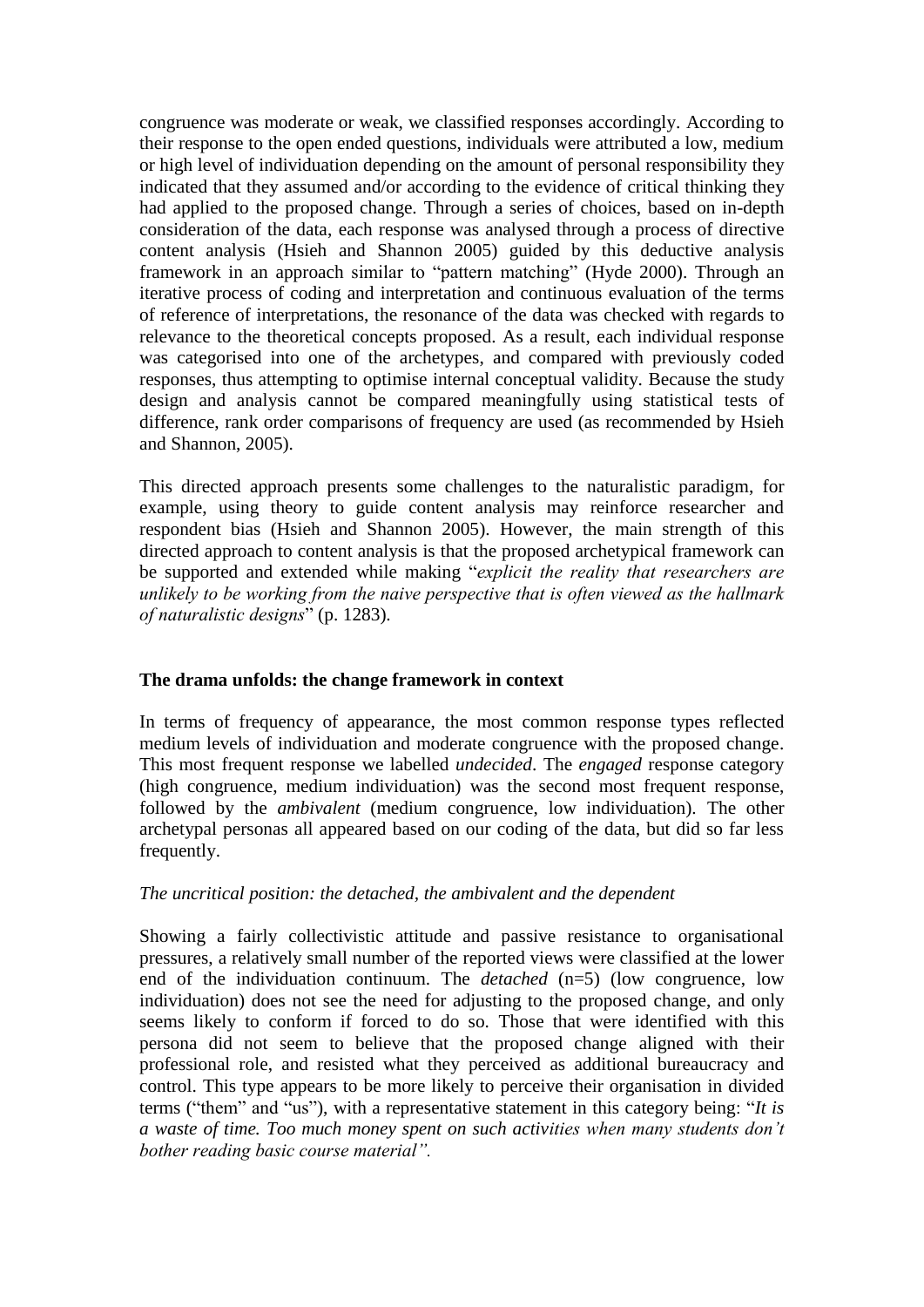The *ambivalent* archetype (n=16) are somewhat more likely than those in the detached category to consider the introduction of the change, or seem at least more interested in learning more about its possibilities; but this group or respondents also appears to rely heavily on an institutional "push". People in this category are likely to be deterred by bureaucratic barriers, students' negative reactions or early exploratory failures in implementing the change. This was one of the representative answers in this response category: *"I don't really know enough about it therefore I'm not really motivated to invest the time into using it. The more we give students, the less they seem to come to class. There is a lot of emphasis in research so this is where I'm trying to put my efforts".* 

While embracing change to a higher degree, the *dependent* (n=7) type may support the need for teaching innovation that incorporates the change, but also greatly relies in institutional "push", and does not perceive it as part of their professional responsibilities. One enlightening answer in this response category was "*If a support person could say: 'Give me your raw material and I will mount it onto an LMS portal for you' and then show me how to operate it, then I'd be interested".*

## *In the journey to individuation: the sceptic, the undecided and the engaged*

Our findings coded three responses into the *sceptic* category (low congruence, moderate individuation). Individuals in this category declared that the proposed change did not blend with the organisational context and was not appropriately supported by the institution. E.g.:*"We need more reliable and user friendly technology, but I also hesitate to use technologies that pretend (and teaches) that the world can be condensed into bullet points."*

The fifty-eight respondents we allocated to the *undecided* archetype often declared themselves to be unaware of aspects of the proposed change and appeared cautious about what consequences it might bring, but they also appeared willing to participate if the support, resources and rewards were put in place. Lack of time appeared to be a primary concern and they frequently regarded the institution partially responsible for this. People in this response category tended to express concern and doubt about student's lack of capacity to benefit from the proposed change. Also, they often expressed a need to be modelled and actively rewarded for taking action, as one of them acknowledged: "*If training was more strongly encouraged throughout the campus culture, I would definitely find it easier to make time".* 

The *engaged* type (n=45) embraces the introduction of a common LMS to a larger extent, given strong institutional support, training and resources being made available. This type believes that TEL innovation is a win-win situation, but can be very critical if organisation top-down support is not provided. She or he believes that information needs to be disseminated effectively and staff must be granted with additional time and rewards for taking up the change. A typical response in this category was: *"[I need]* some sort of a trial run before the module and a bit of support at the early *stages".*

*Individualised views: the rebel, the individualist and the pioneer*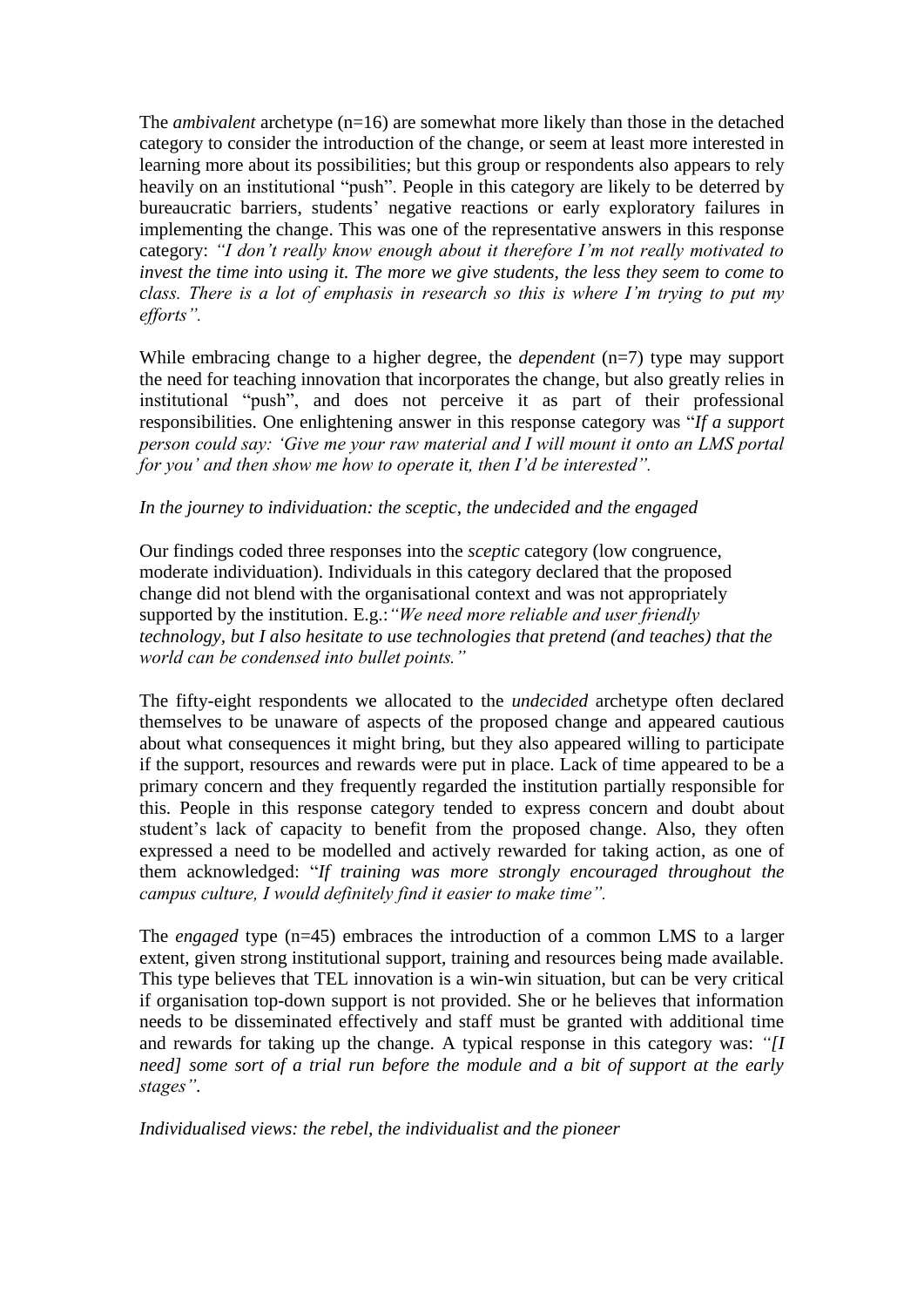Our findings showed that a small group of individuals  $(n=7)$  expressed strong feelings about their personal responsibility for the proposed change, but this feeling was accompanied by a concern or resistance relating to the way is being brought about that seemed to be incongruent with their personal views. We applied the label of *rebel* to this response category. A representative answer in this category was: "*I am content*  with the amount of technology *I* use and *I DO NOT AT ALL* (capitalisation of the respondent) *believe that more technology is in any way going to enhance either the modules I deliver or good teaching practice".*

A small group of respondents (n=3) fell into what we called the *individualist* category – these were respondents who showed interest in incorporating change but seemed motivated to do this independently and remained critical and conditional. The new teaching approach needs to fit with her or his own teaching philosophy, without much regards to what others are doing or what the institution pushes for. For example, one of these voices is represented here: *"I have some misgivings about the use of and LMS but I am open to being convinced! … ICT support is not the main issue".*

Very infrequently, respondents showed both a high level of perceived personal responsibility and high perceived congruence relating to the proposed change and personal preferences. These we called the *pioneers* (n=2) - evangelists, fast-starters, those who embrace changes without the need of much institutional encouragement and who may try to convince others to follow. The pioneers are those likely to suffer the teething problems of new change, but see it as a personal responsibility towards the organisation, their students, and their own professional development. As one of them put it: "*I am already a total convert; I am convinced e-learning can provide far more choice and make learning enjoyable".* 

By attempting to categorise different responses to a proposed change, these are the kinds of tentative types of responses that our data suggested. The following section discusses the possible implications of this proposed framework of responses to organisational change.

## **Discussion**

As in the case studies by Carr [\(2002\)](#page-12-0) and Willcocks and Rees [\(1995\)](#page-14-0), the conceptualization of lecturers' views around an archetypal framework reflect the tensions arising from conflicting organizational expectations on performance, such as emphasis on research output versus personal investment in teaching innovation and enhancement. Naturally, we would like to aim to as many as possible becoming *engaged* from the main core of *undecided* teachers. The *ambivalent* type must be also paid especial attention for being potentially problematic, as the worst reactions happen when the individuals recognise the pervasive nature or ICT in juxtaposition with their own feeling of being "left out" [\(Simon 2006\)](#page-13-13). Also, movements can happen from other types towards the *engaged* archetype. For example *pioneers* may realise they are in a lonely place and start relying on the institution doing their part too; or *dependents* may become more proactive as they see other peers adopt change. But it is also possible that radical, unexpected or undesired shifts may happen. For example, a *rebel* or *individualist* may become an evangelist of change if she or he discovers the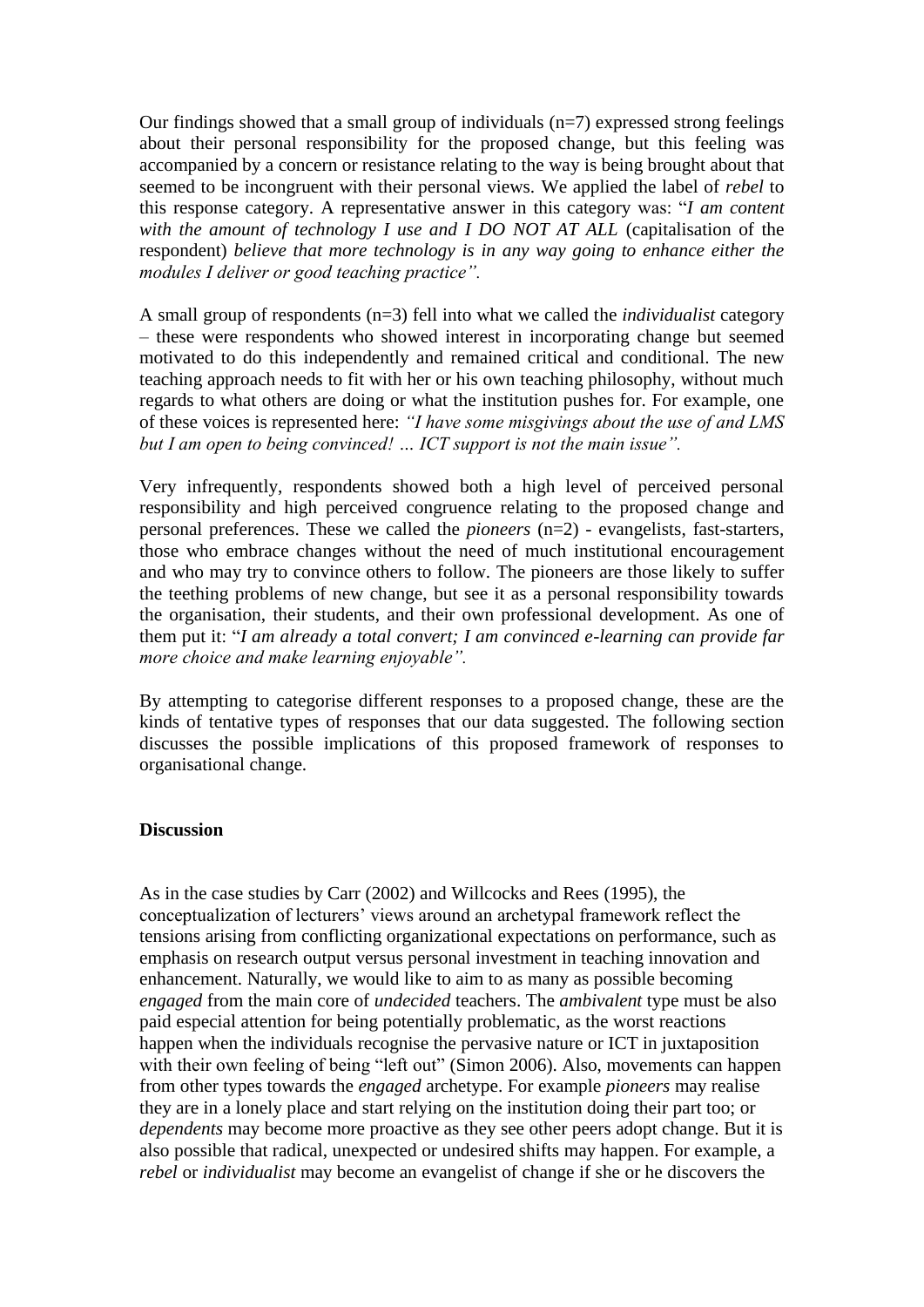affordances of TEL and what that means to them. Also, it is not uncommon that those that were initially *engaged* back off from using technology as a result from a failure to implement the right one or support it appropriately, or because negative student or peer reactions. And it could also be the case that those who were *detached* become *dependent* as a result from hype on the new change, fashion, etc. In summary, the archetypal framework proposed can be used as a tool to articulate the points resistance to chance that Noble [\(2002\)](#page-13-5) and Selwyn [\(2007\)](#page-13-6) referred to. Also, the use of such a framework may be a relatively objective way to counterbalance "the loudest voice" syndrome. For example, it may be the case that those how have achieved a high level of individuation and assume most personal responsibility in the management of the change (identified with the *rebel*, *independent* and *pioneer* archetypes) are likely to be present in committees and representation boards in organisations. Their claims may be mistakenly understood as an expression of the overall feeling in the organisation, when indeed may not be representative of the majority at the lower levels of individuation, which is more likely to remain silent. Of course, it is very possible that those that remain disengaged with the whole process of change chose not to participate in the survey, so we must draw conclusions from the results with care.

But more interestingly, such frameworks can be used in strategy formulation at the organizational level from a phenomenological approach, through the use of archetypal reflectivity [\(Mayes 2010\)](#page-13-14). This may serve self-discovery by encouraging individuals to work with psychodynamic issues, images, and assumptions; as those factors affect their professional practice. Given that a person's shadow may have both constructive and destructive aspects, individuals may progressively learn about their attitudes to change which they do not accept about themselves. As a result, progressive awareness may be gained as individuals deal with their shadow through integration rather than projection or compensation. The framework suggested here may serve as an instrument for individual and group reflection, one that invites individuals to take an informed instance to change rather than the proclaimed collective views. This could be achieved by bringing awareness through symbolic language, allowing unconscious elements to surface so they can be integrated into consciousness. As questions are elicited from the primary image of the archetypes, an individual's responses can be rich material revealing underlying relational and organizational dynamics. While dynamically working with an archetypal framework, a story started by one individual may be finished by another, or different variants may be discussed and compared [\(Gabriel 1995\)](#page-13-2). For the professionals in human resource development this implies moving beyond the role of the casual observer and connecting training to psychodynamic organizational conditions [\(Ulrich 2007\)](#page-14-1). This brave dialogue may counteract managerial drives that attempt to normalize its members into narrow categories of innovators versus lagers.

Since unconscious material is, by definition, not readily accessible to normal cognition, this dialogue may best be best opened by working with day-dreams and stories, potentially through psychodrama and other psychodynamic techniques such as those employed in Gestalt therapy, or even in dream sociometry [\(Blake and McCanse](#page-12-3)  [1989\)](#page-12-3). Stories and metaphors can be re-enacted as in waking life, too, we continue to dream beneath the threshold of consciousness, especially when under the influence of repressed or other unconscious complexes. For example, the change framework could be re-enacted from a narrative approach such as suggested by [\(Breuer 2007\)](#page-12-4) around the story of a new neighbourhood park built by the local authority: all neighbours are to contribute financially and to take care of it so they can all enjoy it, if this does not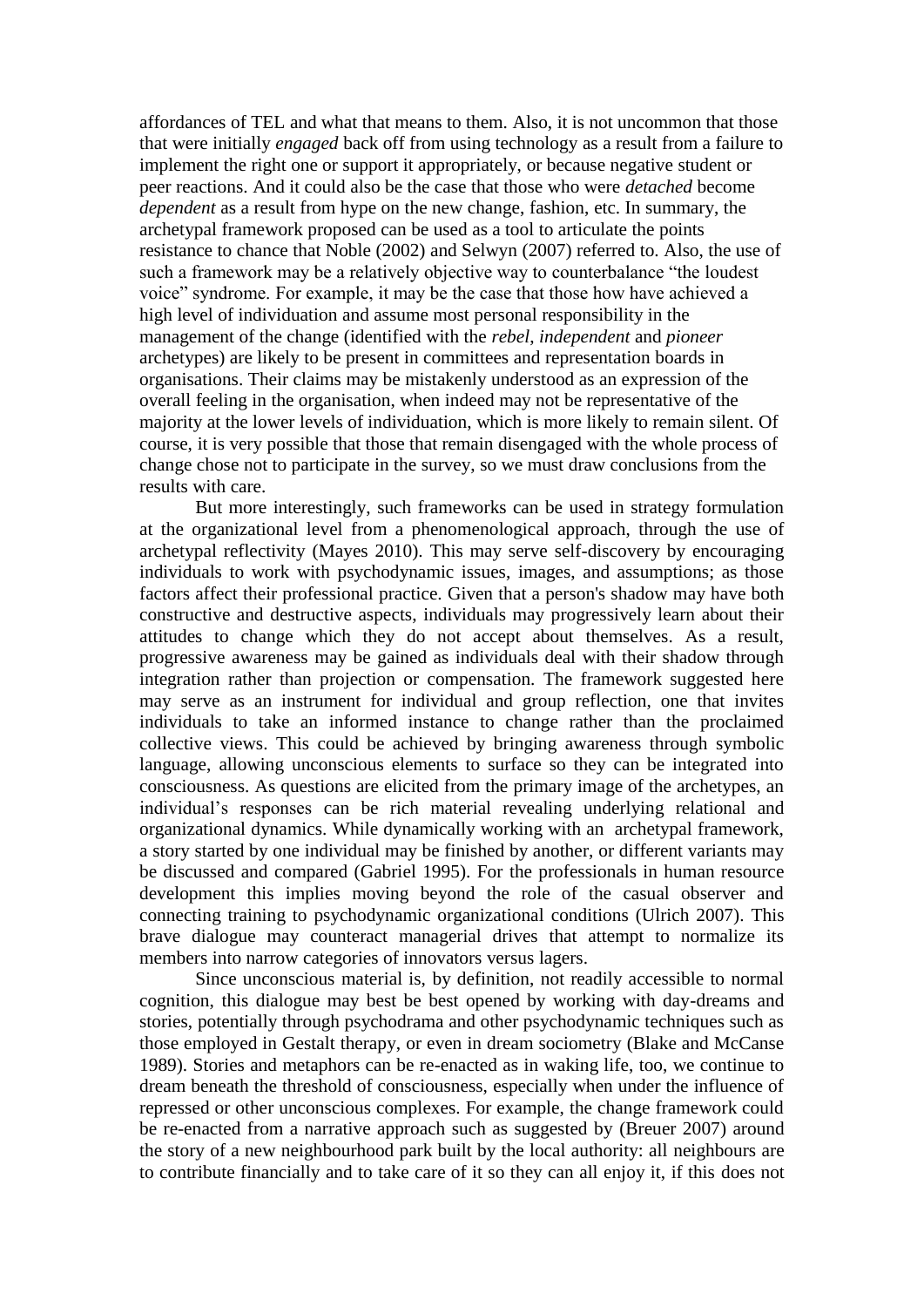happen, it can quickly become a dangerous place to be avoided. When the local authority requests the neighbours to contribute financially to the project, a small group of *pioneers* enthusiastically rises to the challenge and organizes a fundraising event in the neighbourhood. However, some refuse to contribute: the *detached* prefers to keep youngsters away from his back yard and argues that "it is not my job to give money for a stupid park". The *ambivalent* feels that if the local authority want a park "they, not us" should pay for it, and the *dependent* welcomes the idea, but not without the local authority paying for a keeper to stand by at all times. Many of the neighbours are *sceptical* and *undecided*, and reluctantly contribute with a few coins, mostly because they will be found out if they don't and for fear of being singled out. Some become *engaged* and gave some cash, but did not help their neighbours much to organize the fundraising fair. There are also a few *individualists* who choose not to contribute for now, as they are already championing their own community garden. Pioneers have also to deal with some *rebel* neighbours who strongly disagree with what they perceive as an attempt by the local authority buying their vote before the elections.

To concern ourselves with dreams is a way of self-reflection that goes beyond the ego-consciousness of the persona, and instead turns its attention to the objective reality of the dream as a communication or message from the unconscious. As Jung saw theatre-like dreams as the promising road to deeper understanding and meaning, so could the change framework be transformed into a symbolic story in order to raise discussions on individual and collective attitudes to organizational change. Given the fluid nature of stories, this story could be used as the setting from which a drama develops, based on fantasy and day dreaming. Through psychodynamic work, the park metaphor, or any other organizational allegory that reflects the unconscious dynamics of projection and compensation, can be exploited for continuous professional development and improved communication within the organization. In contraposition to traditional Freudian approaches to dream analysis, Jung emphasized the prospective function of dreaming, by which the unconscious anticipates future conscious behaviour as a preliminary exercise or sketch. Therefore, it is essential that the finality of the dream, rather than its causes, is explored. This would involve an interpretation of the associative material gathered round the story which is formulated from the way that each individual feels about it. This way, psychodynamic work could help to disclose constructive attitudes underneath the most cynical, sceptic or resistant, while passive-aggressive feelings may be revealed by those apparently open to change. Deeper exploration may well reaffirm incongruence between individual and organizational drives, and force individuals to question the assumptions of the operant organizational views, rather than just blindly working in accordance with dominant norms and procedures. Exploration opens the door to creativity and free thinking as noted by Jung: "the unconscious is the unknown at any given moment, so it is not surprising that dreams add to the conscious psychological situation of the moment all those aspects which are essential for a totally different point of view. It is evident that this function of dreams amounts to a psychological adjustment, a compensation absolutely necessary for properly balanced action. Such approach could also add to deep and meaningful communication as dreams with a collective meaning are valid in the first place for the individual, but they express at the same time issues which involve other people. Through joint reflection, understanding of the dream can be agreed and become a living experience in itself.

#### **Conclusion and research limitations**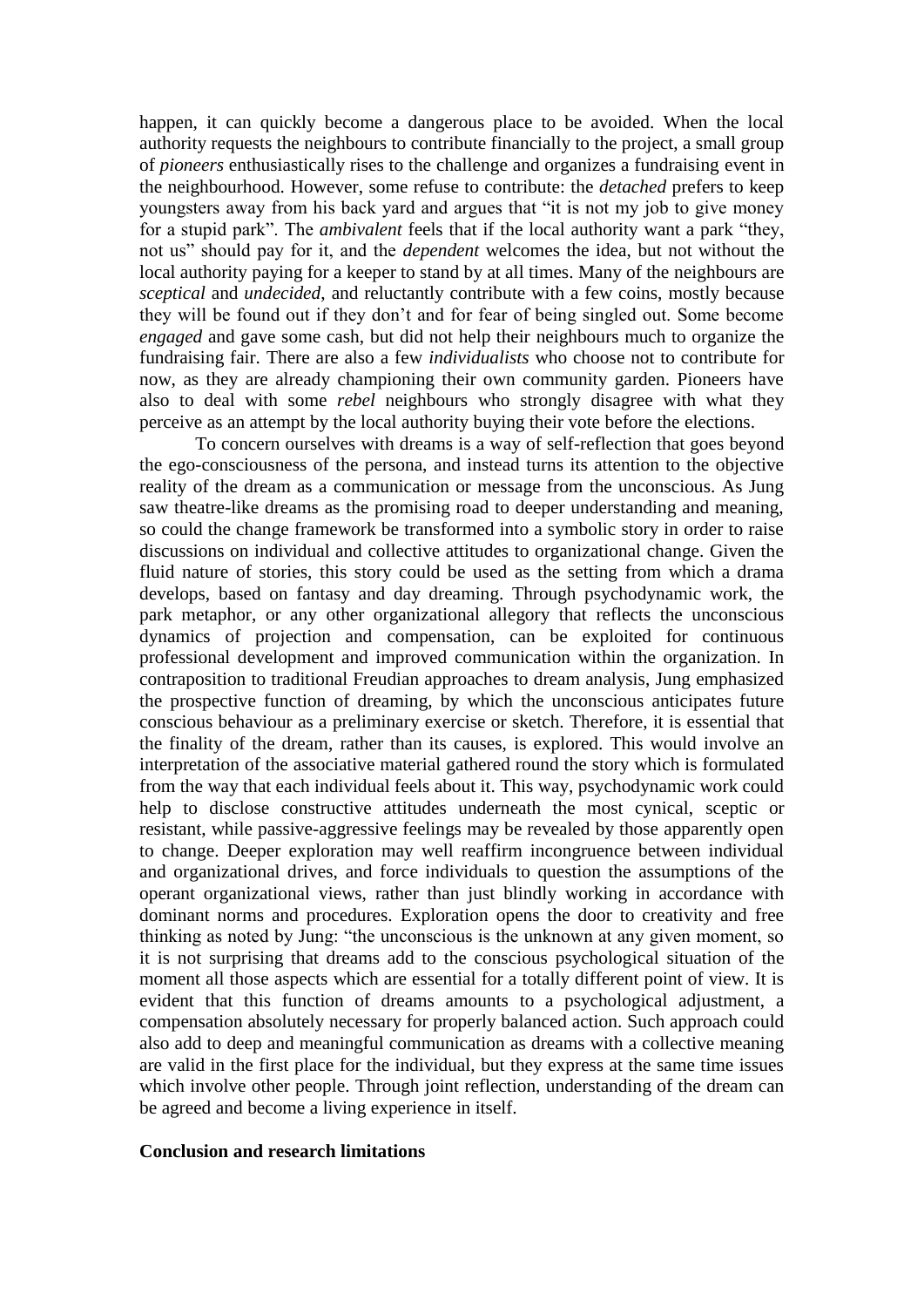It is difficult to know whether these responses were fully representative of all organisational members' perspective on change. Furthermore, there is still a chance that even the responses themselves did not fully reveal or articulate the respondents' own positions and reactions towards the proposed change. However by making the process of data-gathering both voluntary and anonymous, we have increased the likelihood that this data moves beyond compliant and potentially inauthentic responses. Our attempts to categorise the data we had gathered, as outlined above, were not precise or perfect. Rather, they emerged through a qualitative and sometimes intuitive process that attempted to plot different responses according to the two psychoanalytically relevant concepts of congruence and individuation. Nevertheless, even this tentative, exploratory framework could provide a useful structure to help diagnose change-readiness and understand some of the specific attitudes and often unspoken and unarticulated orientations towards proposed changes in organisations. While endeavouring to "take the pulse" of the organisation, the story that unfolded was an interesting one. We hypothesise, given the similarity between this framework and the grounded concepts that we have presented, that it may be possible and useful to identify emotions underlying different orientations towards change, and that by exploring skills and challenges as perceived by organisational actors, we may be able to get a finer sense of the reasons underlying observed levels of congruence and individuation. Furthermore, by quantifying the numbers of different kinds of orientations towards change, a framework of change readiness, may present a useful analytical tool for helping to chart next steps in a change process or to identify necessary dialogue that might facilitate progress or to achieve clarity in relation to a proposed organisational change.

#### **References**

- <span id="page-12-3"></span>Blake, R. R. and McCanse, A. A. (1989) 'The rediscovery of sociometry', *Journal of Group Psychotherapy, Psychodrama & Sociometry,* 42(3), 148-165.
- <span id="page-12-2"></span>Blin, F. and Munro, M. (2008) 'Why hasn't technology disrupted academics' teaching practices? Understanding resistance to change through the lens of activity theory', *Computers and Education,* 50(2), 475-490.
- <span id="page-12-4"></span>Breuer, F. (2007) 'Applying the narrative approach in organisational change' in Jaap Boonstra, L. d. C., ed. *Intervening and changing: looking for meaning in interactions*, Chichester, England: John Wiley & Sons.
- <span id="page-12-0"></span>Carr, A. (2002) 'Jung, archetypes and mirroring in organizational change management. Lessons from a longitudinal case study', *Journal of Organizational Management,* 15(5), 477-489.
- <span id="page-12-1"></span>Eynon, R. (2008) 'The use of the world wide web in learning and teaching in higher education: reality and rhetoric', *Innovations in Education and Teaching International,* 45(1), 15-23.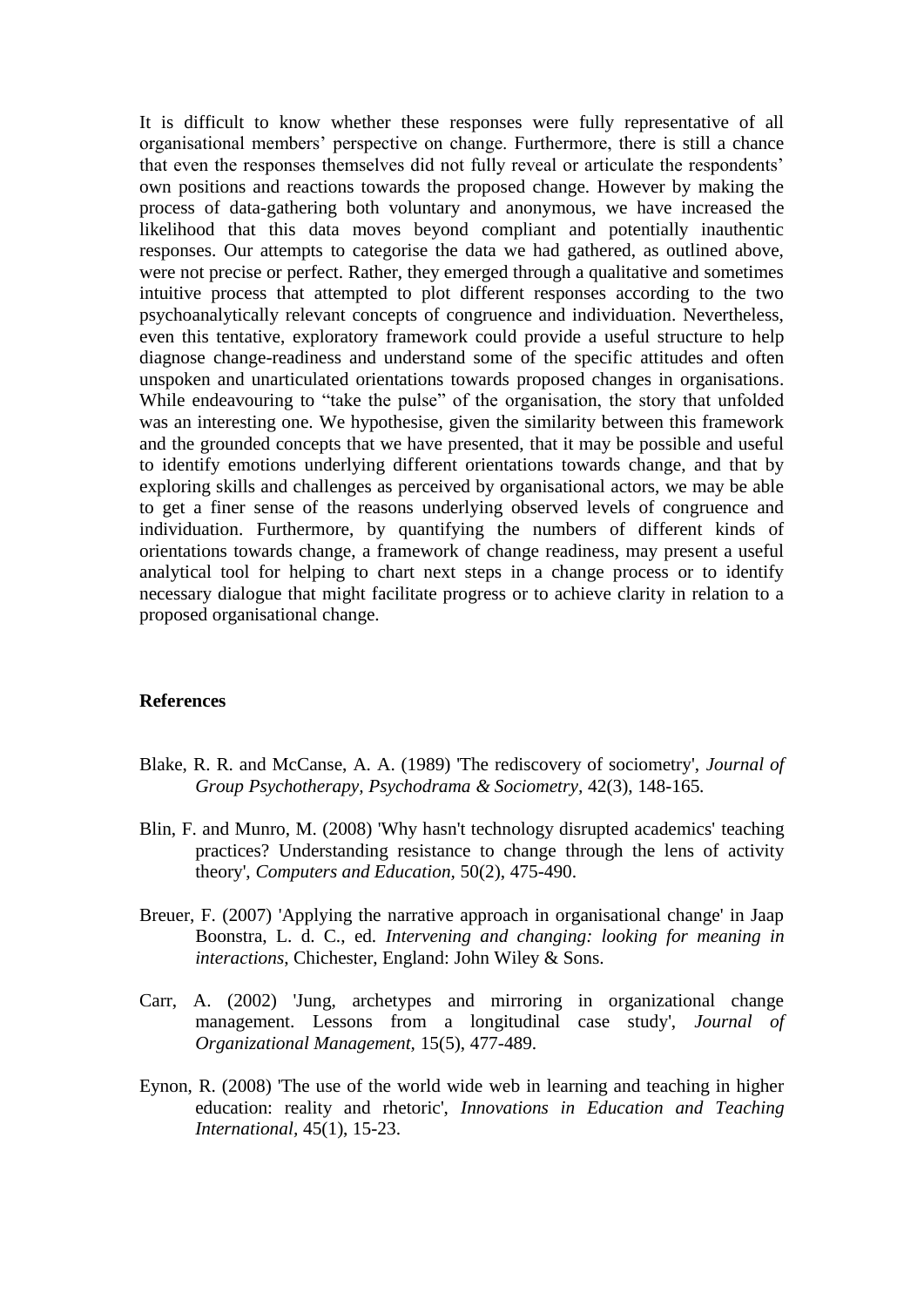- <span id="page-13-2"></span>Gabriel, Y. (1995) 'The unmanaged organization: stories, fantasies and subjectivity', *Organization Studies,* 16(3), 477-501.
- <span id="page-13-1"></span>Holyoak, L. (2003) 'Group action: The dynamics of groups in therapeutic, educational and corporate settings', *Leadership and Organization Development Journal,*  $24(3)$ .
- <span id="page-13-11"></span>Hsieh, H.-F. and Shannon, S. E. (2005) 'Three Approaches to Qualitative Content Analysis', *Qualitative Health Research,* 15(9), 1277-1288.
- <span id="page-13-12"></span>Hyde, K. (2000) 'Recognising deductive processes in qualitative research', *Qualitative Market Research: An International Journal,* 3(2), 82-90.
- <span id="page-13-7"></span>Jung, C. G. (1917, 1928) *Two essays on analytical psychology, Collected Works,*  Second ed.*,* London: Routledge.
- <span id="page-13-0"></span>Jung, C. G. (1957) *Civilization in transition, Collected Works,* London: Routledge and Kegan Paul.
- <span id="page-13-10"></span>Jung, C. G. and Baynes, H. G. (1921) *Psychological types, Collected Works,* London: Routledge.
- <span id="page-13-9"></span>King, S. and Nicol, D. (1999) 'Organizational enhancement through recognition of individual spirituality: Reflections of Jaques and Jung', *Journal of Organizational Change Management,* 12(3), 234 - 243.
- <span id="page-13-3"></span>Kirkup, G. and Kirkwood, A. (2005) 'Information and communications technologies (ICT) in higher education teaching—a tale of gradualism rather than revolution', *Learning, Media and Technology,* 30(2), 185-199.
- <span id="page-13-4"></span>Littlejohn, A. H. (2002) 'Improving continuing professional development in the use of ICT', *Journal of Computer Assisted Learning,* 18(2), 166-174.
- <span id="page-13-14"></span>Mayes, C. (2010) *The archetypal hero's journey in teaching and learning: A study in Jungian pedagogy,* Madison: Atwood Publishing.
- <span id="page-13-8"></span>Milgram, S. (1963) 'Behavioral Study of Obedience', *Journal of Abnormal and Social Psychology,* 67(4), 371-8.
- <span id="page-13-5"></span>Noble, D. (2002) *Digital Diploma Mills: The Automation of Higher Education,* New York: Monthly Review Press.
- <span id="page-13-6"></span>Selwyn, N. (2007) 'The use of computer technology in university teaching and learning: a critical perspective', *Journal of Computer Assisted Learning,* 23(2), 83-94.
- <span id="page-13-13"></span>Simon, A. (2006) 'Women's perceptions of technological change in the information society', *New Information Perspectives,* 58(6), 476-487.